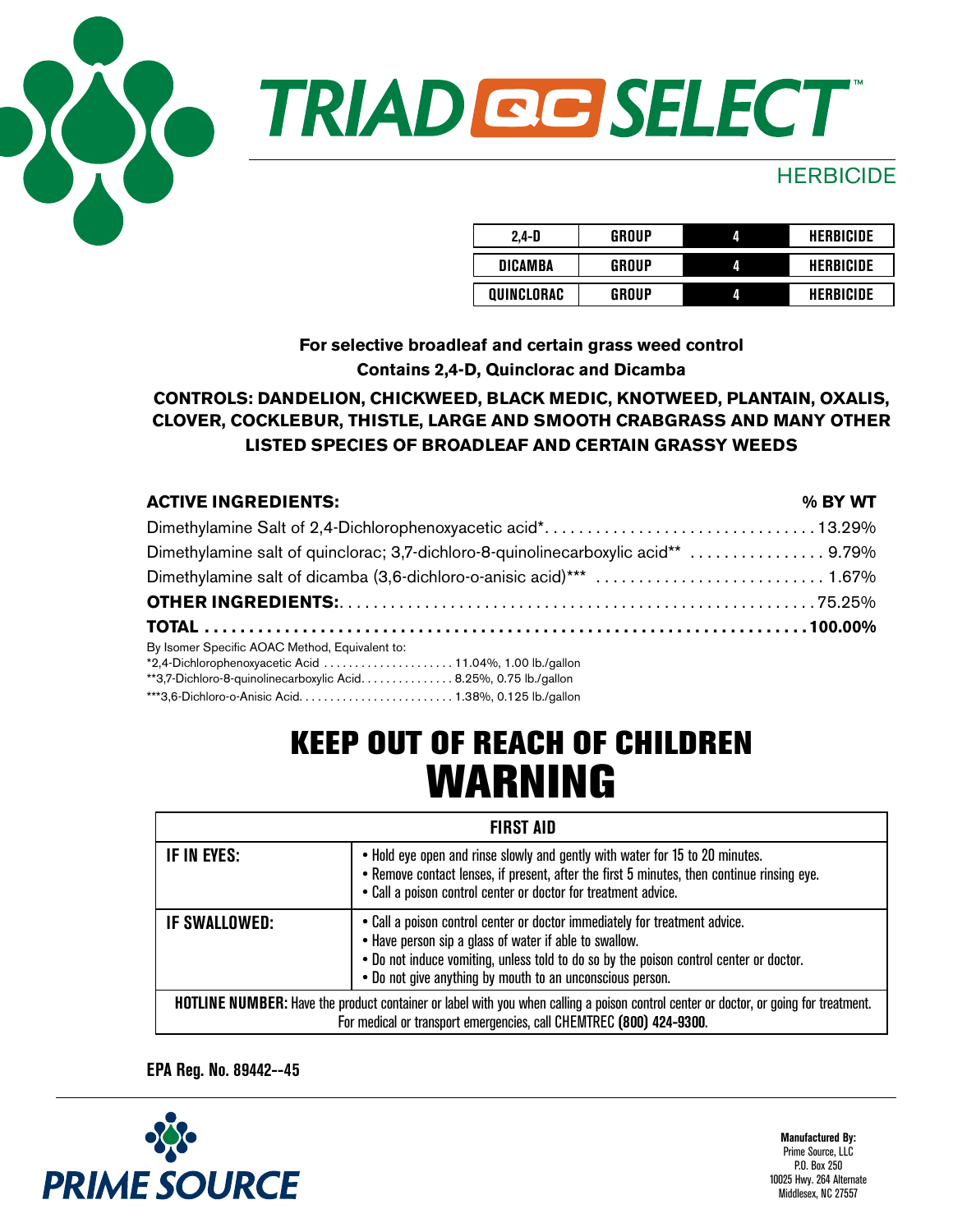

#### **PRECAUTIONARY STATEMENTS HAZARDS TO HUMANS AND DOMESTIC ANIMALS WARNING**

Causes substantial but temporary eye injury. Do not get in eyes or on clothing. Harmful if swallowed. Wash thoroughly with soap and water after handling and before eating, drinking, chewing gum, using tobacco, or using the toilet. Wear protective eyewear. Wear long-sleeved shirt and long pants, socks, shoes, and chemical-resistant gloves.

#### **PERSONAL PROTECTIVE EQUIPMENT (PPE)**

#### **All mixers, loaders, applicators and other handlers must wear:**

- Protective eyewear
- Long-sleeved shirt and long pants
- Shoes plus socks
- Chemical-resistant gloves made of Barrier Laminate, Butyl Rubber >14 mils, Nitrile Rubber >14 mils, Neoprene Rubber >14 mils, Polyvinyl Chloride (PVC) >14 mils, or Viton >14 mils
- Chemical-resistant apron when mixing or loading, cleaning up spills or equipment, or otherwise exposed to the concentrate

#### See engineering controls tor additional requirements and exceptions.

Follow manufacturer's instructions for cleaning/maintaining PPE. If no such instructions for washables exist, use detergent and hot water. Keep and wash PPE separately from other laundry.

#### **ENGINEERING CONTROLS STATEMENTS**

If this container is over one gallon and less than five gallons, then persons engaged in open pouring of this product must also wear coveralls or a chemical-resistant apron. If this container is five gallons or more in capacity, do not pour product from this container. A mechanical system (such as a probe and pump or spigot) must be used for transferring the contents of this container. If the contents of a non-refillable pesticide container are emptied, the probe must be rinsed before removal.

#### **PHYSICAL AND CHEMICAL HAZARDS**

Do not mix or allow contact with oxidizing agents. Hazardous chemical reaction may occur.

#### **USER SAFETY RECOMMENDATIONS**

#### **Users should:**

- Wash hands before eating, drinking, chewing gum, using tobacco, or using the toilet.
- Remove clothing/PPE immediately if pesticide gets inside. Then wash thoroughly and put on clean clothing. If pesticide gets on skin, wash immediately with soap and water.
- Remove PPE immediately after handling this product. Wash the outside of gloves before removing. As soon as possible, wash thoroughly and change into clean clothing.

#### **ENVIRONMENTAL HAZARDS**

This product is toxic to fish and aquatic invertebrates. Drift or runoff may be hazardous to aquatic organisms in water adjacent to treated areas. Drift or runoff may adversely affect non-target plants. Do not apply directly to water, or to areas where surface water is present or to intertidal areas below the mean high water mark. Do not apply when weather conditions favor drift from target area. Clean and rinse spray equipment using soap or detergent and water, and rinse thoroughly before reuse for other spraying. When cleaning equipment, do not pour washwater on the ground: spray or drain over a large area away from wells and other water sources. Do not contaminate water when disposing of equipment washwaters or rinsate. Do not apply this product through any type of irrigation system. Do not contaminate water used for irrigation or domestic purposes.

The chemicals in this product have properties and characteristics associated with chemicals detected in groundwater. The use of these chemicals in areas where soils are permeable, particularly where the water table is shallow, may result in groundwater contamination. Application around a cistern or well may result in contamination of drinking water or groundwater.

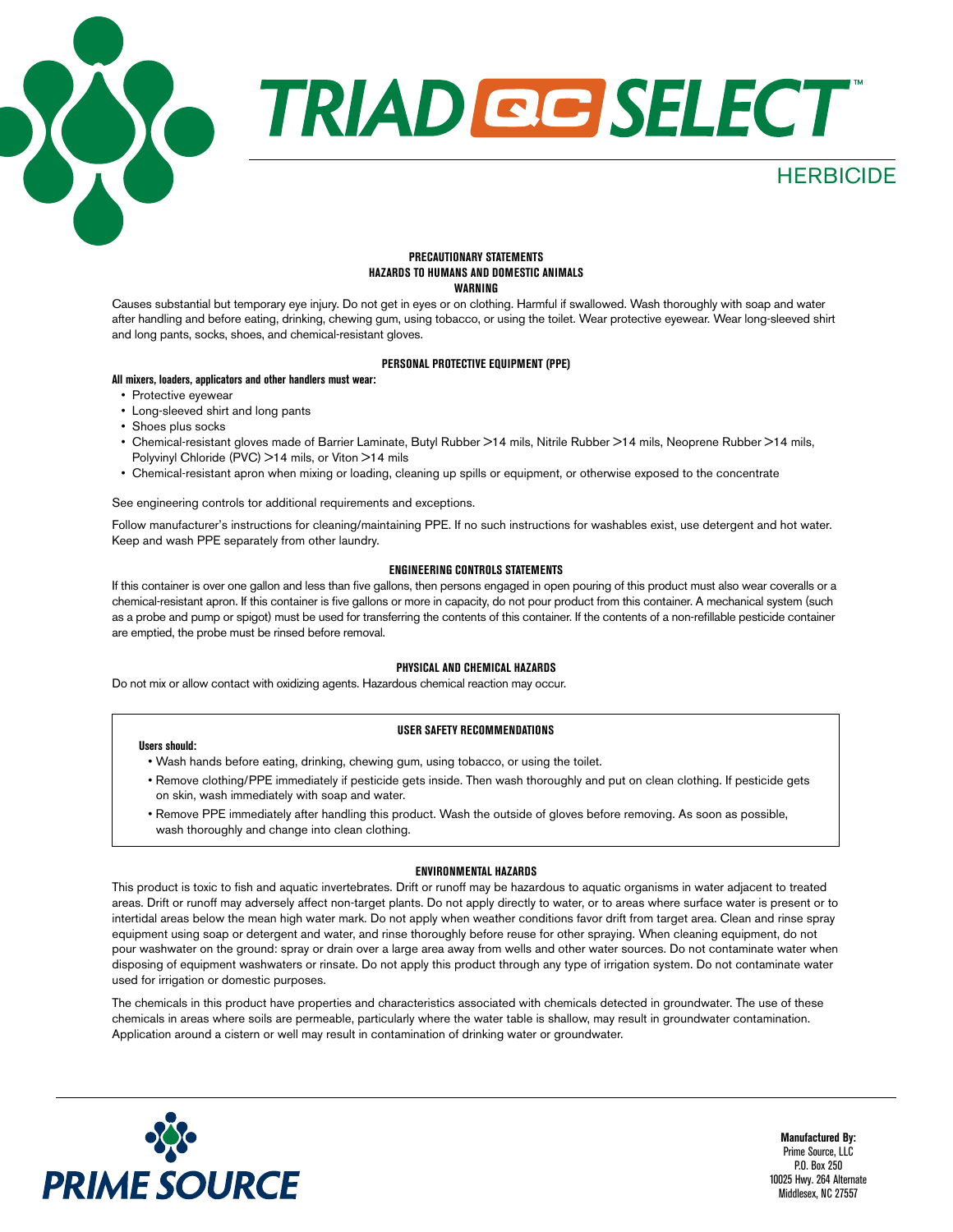## **TRIAD GESELECT**

Most cases of groundwater contamination involving phenoxy herbicides such as 2,4-D have been associated with mixing/loading and disposal sites. Caution should be exercised when handling these herbicides at such sites to prevent contamination of groundwater supplies. Use of closed systems for mixing or transferring this pesticide will reduce the probability of spills. Placement of the mixing loading equipment on an impervious pad to contain spills will help prevent groundwater contamination.

#### **DIRECTIONS FOR USE**

It is a violation of Federal law to use this product in a manner inconsistent with its labeling.

READ ENTIRE LABEL BEFORE USING THIS PRODUCT. USE STRICTLY IN ACCORDANCE WITH LABEL PRECAUTIONARY STATEMENTS AND DIRECTIONS.

Do not apply this product in a way that will contact workers or other persons, either directly or through drift. Only protected handlers may be in the area during application. For any requirements specific to your State or Tribe, consult the agency responsible for pesticide regulation.

#### **AGRICULTURAL USE REQUIREMENTS**

Use this product only in accordance with its labeling and with the Worker Protection Standard, 40 CFR Part 170. This Standard contains requirements for the protection of agricultural workers on farms, forests, nurseries, greenhouses and handlers of agricultural pesticides. It contains requirements for training, decontamination, notification, and emergency assistance. It also contains specific instructions and exceptions pertaining to the statements on this label about Personal Protective Equipment (PPE) and restricted-entry interval. The requirements in this box only apply to uses of this product that are covered by the Worker Protection Standard..

Do not enter or allow worker entry into treated areas during the restricted-entry interval (REI) of 48 hours.

PPE required for early entry to treated areas that is permitted under the Worker Protection Standard and that involves contact with anything that has been treated, such as plants, soil, or water is:

- Protective eyewear
- Coveralls worn over short-sleeved shirt and short pants
- Chemical-resistant gloves made of Barrier Laminate, Butyl Rubber >14 mils, Nitrile Rubber >14 mils, Neoprene Rubber >14 mils, Polyvinyl Chloride (PVC) >14 mils, or Viton >14 mils
- Chemical-resistant footwear plus socks
- Chemical-resistant headgear for overhead exposure

#### **NON-AGRICULTURAL USE REQUIREMENTS**

The requirements in this box apply to uses of this product that are NOT within the scope of the Worker Protection Standard for agricultural pesticides (40 CFR Part 170). The WPS applies when this product is used to produce agricultural plants on farms, forests, nurseries, or greenhouses.

#### **DIRECTIONS FOR USE**

A variety of factors including weather conditions (e.g., wind directions, wind speed, temperature, relative humidity) and method of application (e.g., ground, aerial, airblast, chemigation) can influence pesticide drift. The applicator must evaluate all factors and make appropriate adjustments when applying this product.

#### **Droplet Size**

When applying sprays that contain 2,4-D as the sole active ingredient, or when applying sprays that contain 2,4-D mixed with active ingredients that require a coarse or coarser spray, apply only as a coarse or coarser spray (ASAE standard 572) or a volume mean diameter of 385 microns or greater for spinning atomizer nozzles.

When applying sprays that contain 2,4-D mixed with other active ingredients that require a medium or more fine spray, apply only as a medium or coarser spray (ASABE standard 572) or a volume mean diameter of 300 microns or greater for spinning atomizer nozzles.



**Manufactured By:** Prime Source, LLC P.O. Box 250 10025 Hwy. 264 Alternate Middlesex, NC 27557

**HERBICIDE**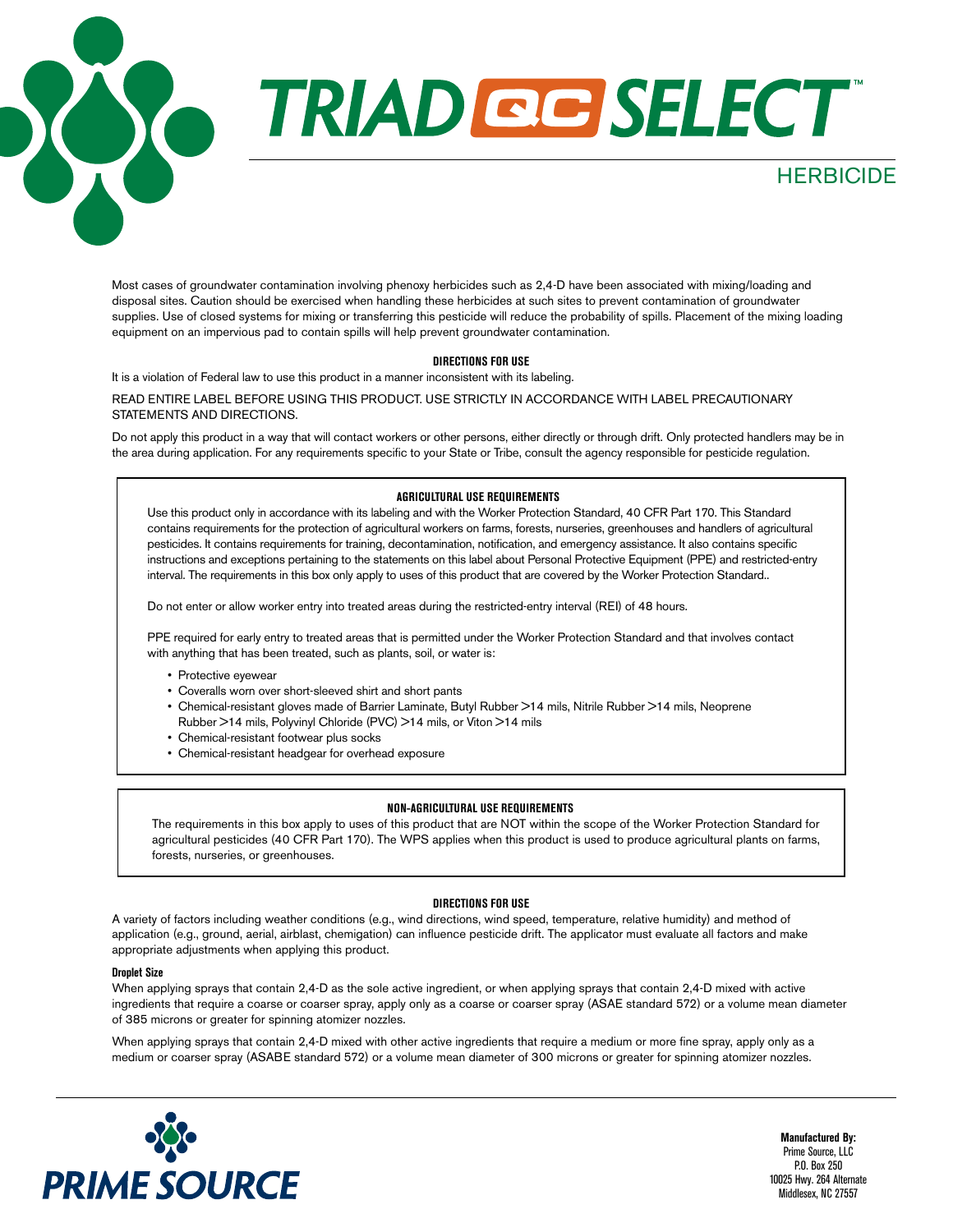

# **TRIAD QC SELECT**

#### **Wind Speed**

Do not apply when wind speeds are greater than 10 mph at the application site. Only apply this product if the wind direction favors on-target deposition and there are not sensitive areas (including, but not limited to, residential areas, bodies of water, known habitat for non-target species, non-target crops) within 250 feet downwind. If applying a medium spray, leave one swath unsprayed at the downwind edge of the treated field.

#### **Temperature Inversions**

If applying at wind speeds less than 3 mph, the applicator must determine if: a) conditions of temperature inversion exist, or b) stable atmospheric conditions exist at or below nozzle height. Do not make applications into areas of temperature inversions or stable atmospheric conditions.

#### **Susceptible Plants**

Do not apply under circumstances where spray drift may occur to food, forage, or other plantings that might be damaged or crops thereof rendered unfit for sale, use or consumption. Susceptible crops include, but are not limited to, cotton, okra, flowers, grapes (in growing stage), fruit trees (foliage), soybeans (vegetative stage), ornamentals, sunflowers, tomatoes, beans, and other vegetables, or tobacco. Small amounts of spray drift that might not be visible may injure susceptible broadleaf plants.

#### **Other State and Local Requirements**

Applicators must follow all State and local pesticide drift requirements regarding application of 2,4-D herbicides. Where states have more stringent regulations, they must be observed.

#### **Equipment**

All ground application equipment must be properly maintained and calibrated using appropriate carriers or surrogates.

#### **For ground boom application:**

Do not release spray at a height greater than 30 inches above the ground.

#### **HERBICIDE RESISTANCE MANAGEMENT**

Triad QC Select contains the active ingredients 2,4-D, Dicamba and Quinclorac which are synthetic auxin Group 4 Herbicides that interfere with plant cellular development and growth.

Some naturally occurring weed populations have been identified as resistant to Group 4 herbicides. Selection of resistant biotypes, through repeated use of these herbicides or lower than specified use rates in the same field, may result in weed control failures.

Some weeds are known to develop resistance to herbicides that have been used repeatedly. While the development of herbicide resistance is well understood, it is not easily predicted. Therefore, herbicides should be used in conjunction with the resistance management strategies in the area. If herbicide resistance should develop in the area, this product used alone may not continue to provide sufficient levels of weed control.

If the reduced levels of control cannot be attributed to improper application techniques, improper use rates, improper application timing, unfavorable weather conditions or abnormally high weed pressure, a resistant strain of weeds may have developed.

#### Suspected herbicide-resistant weeds may be identified by these indicators:

- Failure to control a weed species normally controlled by the herbicide at the dose applied, especially if control is achieved on adjacent weeds;
- A spreading patch of non-controlled plants of a particular weed species; and
- Surviving plants mixed with controlled individuals of the same species.

#### The following Best Management Practices (BMP) will reduce the potential for weed resistance:

- Ensure that good spray coverage is achieved with proper spray volumes and calibrated equipment.
- Plant into weed-free fields and keep fields as weed-free as possible.
- Avoid tank mixes that may cause antagonism and reduced weed control.
- Where possible, avoid the repeated use of herbicides with the same mode of action (i.e., same group number) in successive seasons either in cereal crops or rotational crops.
- Use mechanical cultivation, fertilizer regimens, seeding rates and row widths that enhance crop competitiveness.
- Prevent weed escapes from producing seed either in the crop or during fallow periods.
- Always apply this product at the specified rates and in accordance with the use directions. Do not use less than specified label rates alone or in tank mixtures. Do not use reduced rates of the tank mix partner.
- Scout fields carefully to determine the appropriate time for application.
- Scout fields carefully after application for performance in control of weeds.
- Prevent an influx of weeds into the field by managing field borders.
- If resistance is suspected, contact the local or State agricultural advisors or your local Prime Source, LLC representative for assistance.



**Manufactured By:** Prime Source, LLC P.O. Box 250 10025 Hwy. 264 Alternate Middlesex, NC 27557

**HERBICIDE**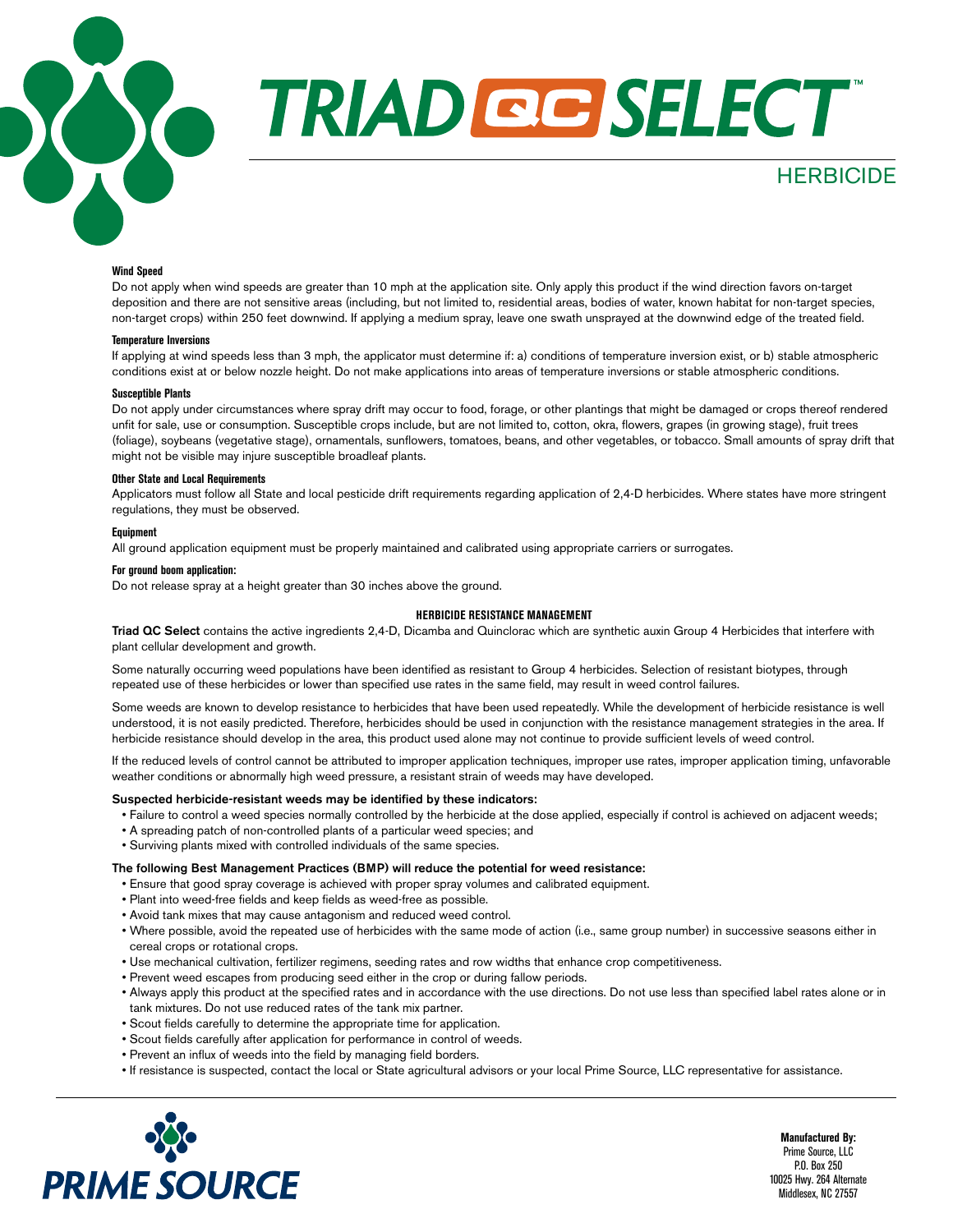# TRIAD GE SELECT

To better manage herbicide resistance through delaying the proliferation and possible dominance of herbicide-resistant weed biotypes, it may be necessary to change cultural practices within and between crop seasons such as using a combination of tillage, retreatment, tank-mix partners and/ or sequential herbicide applications that have a different site of action. Weed escapes that are allowed to go to seed will promote the spread of resistant biotypes.

It is advisable to keep accurate records of pesticides applied to individual fields to help obtain information on the spread and dispersal of resistant biotypes. Contact your local sales representative, crop advisor, or extension agent to find out if suspected resistant weeds to this MOA have been found in your region. If resistant biotypes of target weeds have been reported, use the application rates of this product specified for your local conditions. Tank mix products so that there are multiple effective mechanisms of actions for each target weed.

#### **PRODUCT INFORMATION**

This product is for use on residential and non-residential turfgrasses, including lawns or grounds around residential and commercial establishments, multi-family dwellings, military and other institutions, parks, airports, roadsides, schools, picnic grounds, athletic fields, houses of worship, cemeteries, golf courses and sod farms.

Triad QC Select combines quinclorac, 2,4-D and dicamba to provide broad-spectrum control of grassy and broadleaf weeds.

- Post-emergent control of a comprehensive list of both grassy and broadleaf weeds.
- Excellent clean up product for areas that did not receive a pre-emergent grass herbicide application in the spring.
- Controls newly germinated 1- to 2-leaf crabgrass, to 1-tiller crabgrass and when crabgrass has matured to 5-tillers or greater.
- Quinclorac contributes grassy weed control and is absorbed by foliage and roots and translocated throughout the plant.
- Susceptible grasses demonstrate stunting, chlorosis, and gradual reddening followed by necrosis and death.

| USE SIIES                      |                                     |                                                 |  |  |
|--------------------------------|-------------------------------------|-------------------------------------------------|--|--|
| <b>Highly Tolerant Species</b> | <b>Moderately Tolerant Species</b>  | Susceptible (Do Not Use on these grass species) |  |  |
| Bluegrass, Annual (Poa annua)  | Bentgrass, Creeping <sup>1,3</sup>  | <b>Bahiagrass</b>                               |  |  |
| Bluegrass, Kentucky            | Bermudagrass, Common <sup>1</sup>   | Bentgrass, Colonial                             |  |  |
| Fescue, Tall                   | Bermudagrass (Hybrids) <sup>1</sup> | Bentgrass, Seaside                              |  |  |
| Ryegrass, Annual               | Bluegrass, Rough (Poa Trivialis)    | <b>Buffalograss</b>                             |  |  |
| Ryegrass, Perennial            | Fescue, Chewing's                   | Carpetgrass                                     |  |  |
|                                | Fescue, Fine <sup>2</sup>           | Centipedegrass                                  |  |  |
|                                | Fescue, Hard                        | <b>Dichondra</b>                                |  |  |
|                                | Fescue, Red                         | Paspalum, Seashore                              |  |  |

Notes:

1 Yellowing that may occur on these species can be reduced by the addition of chelated iron or sprayable soluble nitrogen.

<sup>2</sup> Only apply to fine fescue when it is part of a blend.

<sup>3</sup> Application to established creeping Bentgrass must be applied in 2 to 3 split applications at 1.1 to 1.9 ounces per 1,000 sq. ft.

Warm season grasses such as Common Bermuda and Zoysia may see temporary discoloration. Use reduced rates if grass is stressed from heat or drought. Do not apply during growth stages from dormancy to green-up and from green-up to dormancy.

The suitable use of this product on non-recommended turf species may be determined by treating a small area at any rate/acre which does not exceed the maximum labeled rate for the turf type where the product is to be applied. The treated area should be observed for any sign of turf injury for a period of 30 days of normal growing conditions to determine the phytotoxicity and efficacy to the treated area.

#### **USE RESTRICTIONS**

- Do not apply this product by air or through any type of irrigation equipment.
- Do not use on golf course greens, tees, and collars.
- Do not use on lawns with desirable clovers or legumes or on ornamentals.
- Not for use on sod farms in Arizona. For use in New York by spot treatment only (spray individual weeds only; adjust the sprayer to coarse spray to minimize wind drift, apply to the center of the weeds and spray to lightly cover).

For use-specific restrictions in application rates and number of applications, please see APPLICATION INSTRUCTIONS AND RESTRICTIONS section below.



**Manufactured By:** Prime Source, LLC P.O. Box 250 10025 Hwy. 264 Alternate Middlesex, NC 27557

**HERBICIDE** 

#### **USE SITES**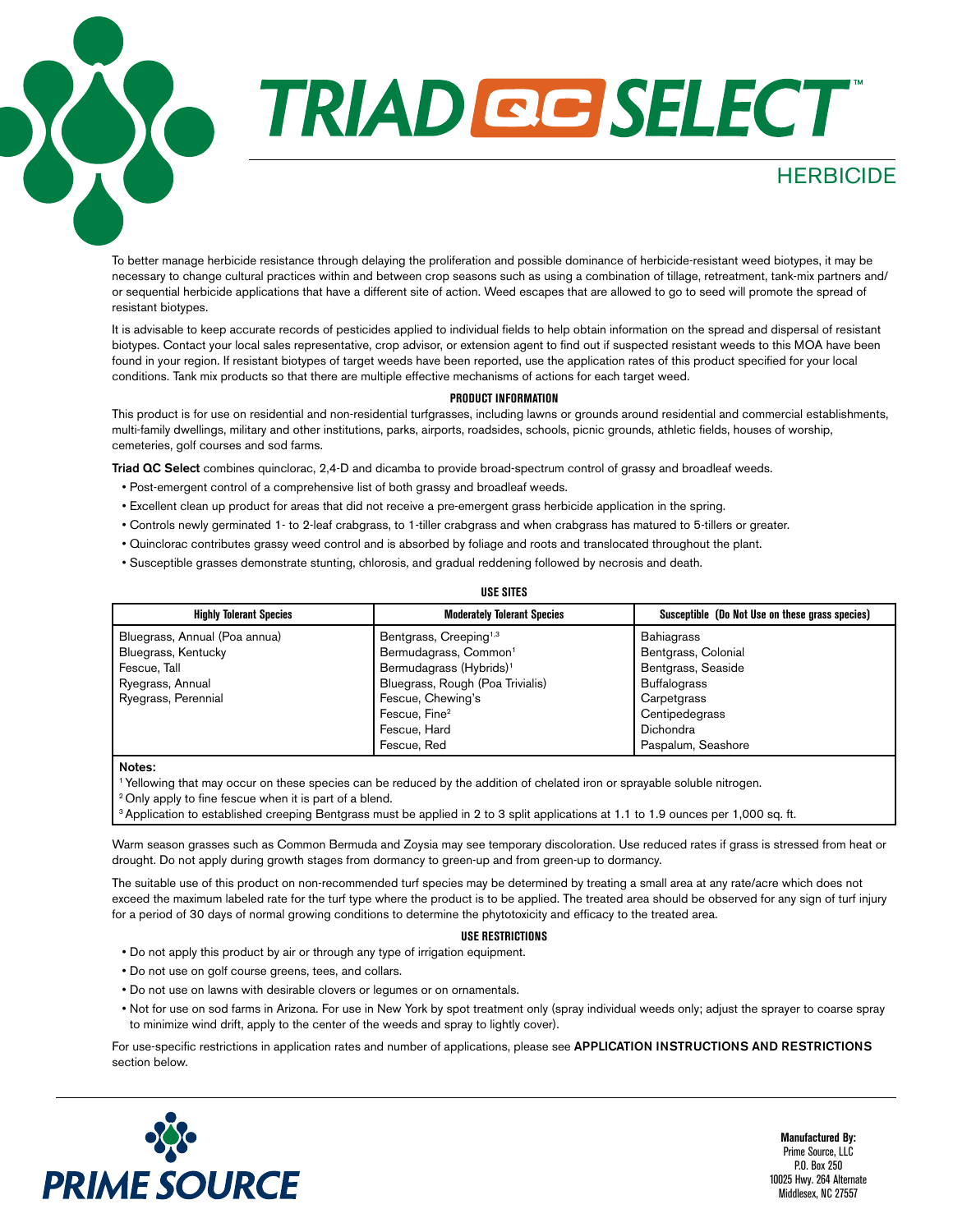

#### **USE TIMING**

Apply Triad QC Select to actively growing weeds as a post-emergence broadcast or spot spray. Follow-up applications may be required for dense infestations of broadleaf and grassy weeds. Under certain conditions, application of Triad QC Select made to annual grasses at 2- to 4-tiller may not provide complete control.

#### **NEWLY SEEDED AREAS:**

The application of Triad QC Select to grass seedlings is not recommended until after the third mowing.

#### **NEWLY SODDED, SPRIGGED, OR PLUGGED AREAS:**

The application of Triad QC Select to newly sodded, sprigged, or plugged grasses must be delayed until 3 to 4 weeks after the sodding, sprigging, or plugging operations. Delay applications for 4 weeks after seeding and emergence of Kentucky Bluegrass, Perennial Ryegrass and Fine Fescues.

#### **SEEDING:**

Delay applications for 4 weeks after seeding and emergence of turf species listed on this label.

#### **MOWING:**

Do not mow for two days before or two days after application. Clippings for the first three mowings must be left in the application area. Do not use clippings as mulch or compost around flowers, ornamentals, trees, or in vegetable gardens.

#### **IRRIGATION AND RAINFALL**

If soil moisture is not sufficient prior to application, irrigation may improve weed control. For best results, DO NOT water or irrigate for 24 hours after application. If rainfall does not occur in 2 to 7 days after application, irrigation of at least one-half inch is required.

Do not apply this product by air or through any type of irrigation equipment.

#### **MIXING INSTRUCTIONS**

Begin with a clean spray tank. Fill the spray tank with one-half the required amount of clean water. Slowly add Triad QC Select while agitating, then complete filling the tank with water. Maintain continuous agitation until spraying is complete. If left standing for extended periods of time, reagitate to assure uniformity of the spray mixture.

Adding adjuvants may cause slight leaf burn, but turf vigor is not reduced. Delaying applications when relative humidity and temperatures are high may help to avoid potential for leaf burn and turfgrass damage. Low mowing heights may also increase the possibility of turf injury. The addition of chelated iron or sprayable solution nitrogen fertilizer will reduce slight yellowing.

For best results, the addition of methylated seed oils recommended when it meets all of the following criteria:

- be non-phytotoxic
- contain only EPA-exempt ingredients
- provide good mixing quality in the jar test
- be successful in local experience

Including additives when tank mixing with emulsifiable concentrate (EC) products may cause phytotoxicity. Adding oil, wetting agent, or other appropriate surfactant to the spray may be used to increase effectiveness on weeds but doing so may reduce selectivity to turf resulting in turf damage. Clean and rinse spray equipment using soap or detergent and water, and rinse thoroughly before reuse for other sprays.

This product can be mixed with some liquid fertilizers or liquid iron materials. Because liquid fertilizers and liquid iron differ in pH, free ammonia content, dens. salt concentration and percentage of water, a compatibly test (given below) is recommended prior to mixing in the application equipment. All regulations, either State or Federal relating to the application of liquid fertilizers or liquid iron and this product must be strictly followed.

Triad QC Select may be tank mixed with EPA-registered pre-emergent herbicides (if compatible) for extended residual control. It is the pesticide user's responsibility to ensure that all products in the listed mixtures are registered for the intended use. Users must follow the most restrictive directions for use and precautionary statements of each product in the tank mixture.

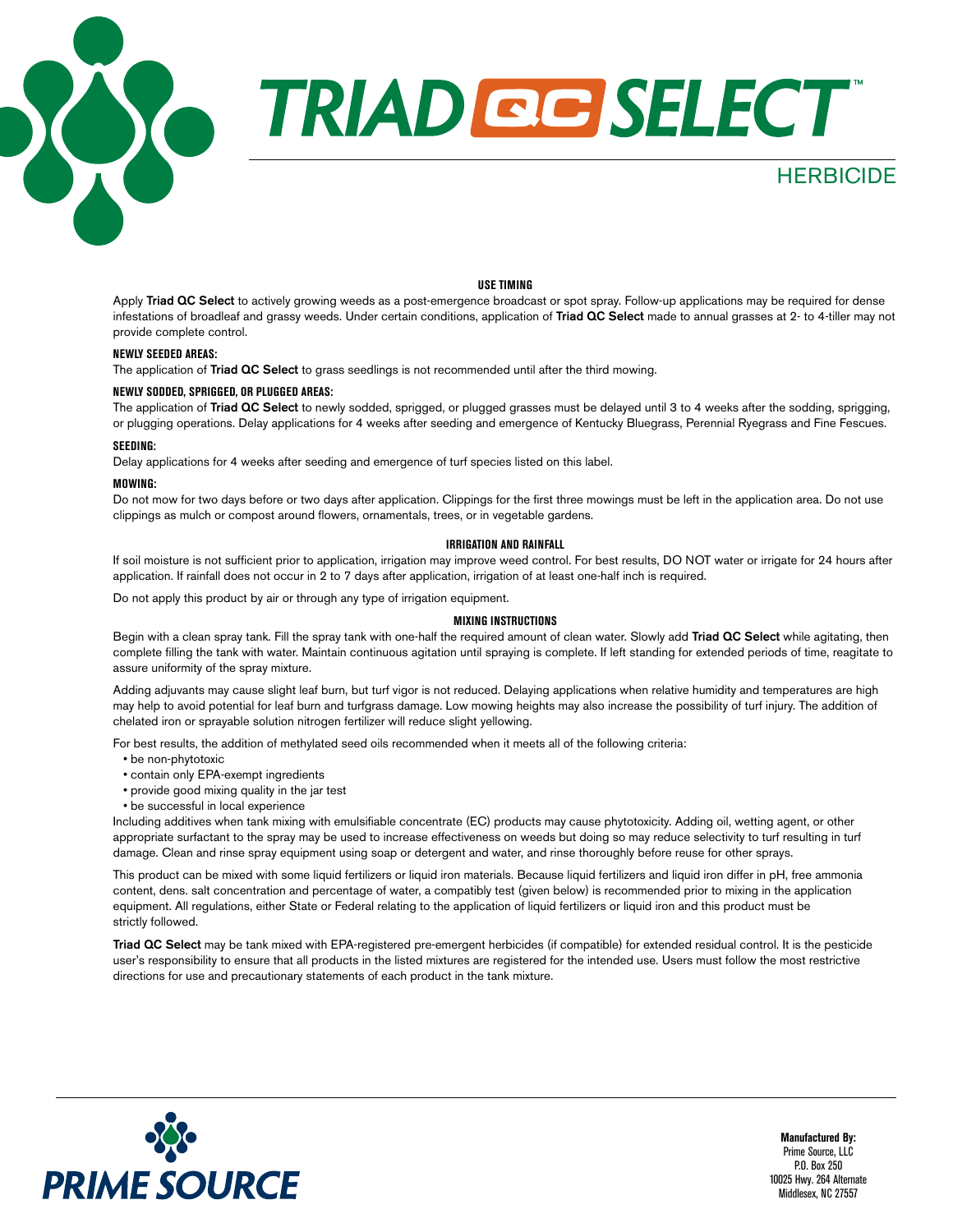

The following compatibility test should always be performed prior to full-scale tank mixing: 1. Pour 18 ounces of water into a quart jar.

- 2. Add 1 ounce of either the liquid fertilizer or liquid iron to be used.
- 3. Add 1 ounce of this product.
- 4. Close jar and shake well.
- 5. Watch the mixture for several seconds after shaking and check again after 30 minutes.
- 6. If the mixture does not show signs of separating, the combination may be used. If the mixture foams excessively, gels, separates or gets very thick, do not combine for field application.
- 7. Compatibility may be improved by the use of a compatibility agent. Follow the previously outlined test procedures and add ounce of the compatibility agent between steps (the compatibility agent must be added to the fertilizer or iron before adding this product).
- 8. If the mixture does not separate, gel, foam or get very thick, it may be used for field application. Mix only the amount to be sprayed. Do not allow to stand overnight.

Sprayer Cleaning: Clean application equipment thoroughly before and after application to prevent cross-contamination. Use a strong detergent or approved spray tank cleaner and rinse thoroughly.

#### **SPRAYING INSTRUCTIONS**

Avoid drift of spray mist to vegetables, flowers, ornamental plants, shrubs, trees and other desirable plants. Do not pour spray solutions near desirable plants. Avoid fine mists. Use lawn type sprayer with coarse spray as wind drift is less likely. Avoid contact with exposed feeder roots of ornamentals and trees. Do not apply at wind speeds greater than 10 mph.

Do not exceed specified dosages for any area. Be particularly careful within the drip line of tree and other ornamental species. Avoid broadcast applications when air temperature exceeds 90°F. When using small, spot treatment applications in temperature over 90°F, turf injury may occur.

#### **SPRAY VOLUMES:**

Higher water volumes are generally required to control grassy weeds. Use 20 to 300 gallons per acre (0.5 to 6.9 gallons per 1,000 per square feet) and a spray pressure of 20 to 40 PSI. Higher water volumes should be used for control of dense weed populations to ensure weed foliage is completely covered.

#### **LOWER VOLUME EQUIPMENT:**

Use at least 0.5 gallons of water per 1,000 square feet. Use only application equipment that is capable of spreading a uniform droplet, wetting each weed surface.

#### **NOTE:**

For all grasses, (1) do not overlap spray patterns; (2) use reduced rates if grass is stressed from heat, drought, etc.; and (3) follow CDA equipment spray instructions.

#### **POST-EMERGENT BROADLEAF WEED CONTROL**

Triad QC Select will control or suppress the following list of broadleaf weeds. For best results, apply this product when weeds are actively growing and in early stages of growth. More mature weeds will be more difficult to control and may require a second application. Mature, drought stressed weeds will be more difficult to control so adequate soil moisture is preferred. Adverse or extreme environmental conditions such as poor soil conditions, high temperatures, drought and cultural conditions may affect the performance of this product.

Do not broadcast apply this product above 90°F. Spot treatments above 90°F may result in some turf injury.

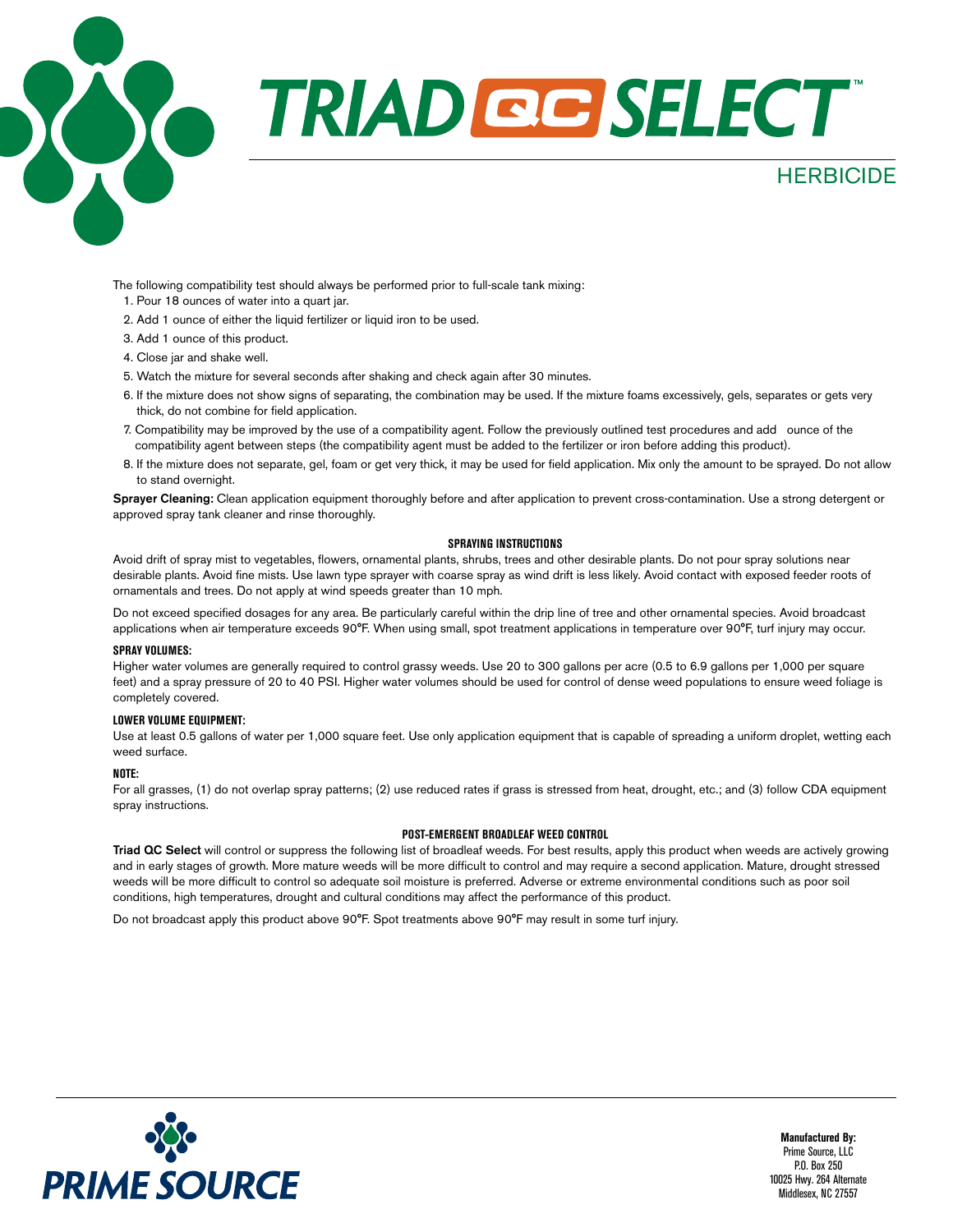

# **RIAD GG SELECT**

Rush

### **HERBICIDE**

#### **BROADLEAF WEEDS CONTROLLED**

Bird vetch Bitterweed Siner wintercress Black-eyed Susan Black medic Black mustard Black-seed plantain Blessed thistle Blue lettuce Blue vervain Boxelder Bracted plantain **Brassbuttons** Bristly oxtongue Broadleaf dock Broadleaf plantain Broomweed Buckhorn Buckhorn plantain Bulbous buttercup Bull nettle Bull thistle Burdock Burning nettle Bur ragweed Burweed **Buttercup** Canada thistle Carolina geranium Carpetweed Catchweed bedstraw **Catsear Catnip** Chickweed **Chicory Cinquefoil** Common chickweed Common mullein

Dead nettle Dock Dollar weed Dogbane Dogfennel **Elderberry** English daisy Fall dandelion False dandelion False flax False sunflower Fiddleneck Field bindweed Field pansy Fleabane (daisy) Flixweed Florida betony Florida pusley Frenchweed Galinsoga Garlic mustard Goathead **Goatsbeard** Goldenrod Ground ivy Gumweed Hairy bittercress Hairy fleabane Hawkweed Heal-all Heartleaf drymary Hedge bindweed Hedge mustard Hemp Henbit Hoary cress Horsetail Indiana mallow

Lupine Mallow Marshelder Matchweed Mexicanweed Milk vetch Milkweed bloodflower Mugwort Morningglory Mouseear chickweed Musk thistle Mustard Narrowleaf plantain Narrowleaf vetch Nettle Orange hawkweed **Oxalis** Oxeye daisy Parsley-piert Parsnip Pearlwort **Pennycress** Pennywort Peppergrass Pepperweed Pigweed Pineywoods bedstraw Plains coreopsis Plantain Poison hemlock Poison Ivy Poison oak Pokeweed Poorjoe Poverty weed Prostrate spurge Prostrate vervain Puncture vine

Russian pigweed Russian thistle St. Johnswort Scarlet pimpernel Scotch thistle Sheep sorrel Shepherd's purse Slender plantain Smallflower galinsoga Smartweed Smooth dock Smooth pigweed Sneezeweed Southern wild rose **Sowthistle** Spanish needle Spatterdock Speedwell Spiny amaranth Spiny cocklebur Spotted cats ear Spotted knapweed Spotted spurge Spurge Spurweed Stinging nettle Stinkweed **Stitchwort** Strawberry clover Sumac Sunflower Sweet clover Tall nettle **Thistle** Tick trefoil **Toadflax** Trailing crown vetch

Virginia buttonweed Virginia creeper Virginia pepperweed Wavyleaf bullthistle Western clematis Western salsify White clover Wild mustard Wild aster Wild buckwheat Wild carrot Wild four-o'clock Wild garlic Wild geranium Wild lettuce Wild marigold Wild onion Wild parsnip Wild radish Wild rape Wild strawberry Wild sweet potato Wild vetch **Willow** Witchweed Woodsorrel Woolly croton Woolly morningglory Woolly plantain Wormseed Yarrow Yellow rocket Yellow flower pepperweed

#### **POST-EMERGENT CONTROL OF GRASSY WEEDS**

This product can provide control and suppression of certain grassy weeds. For best results, apply this product when weeds are actively growing and in early stages of growth. More mature grasses will be more difficult to control and may require a second application. Mature, drought stressed grassy weeds will be more difficult to control so adequate soil moisture is preferred. Adverse or extreme environmental conditions such as poor soil conditions, high temperatures, drought and cultural conditions may affect the performance of this product.

Do not broadcast apply this product above 90°F. Spot treatments above 90°F may result in some turf injury.

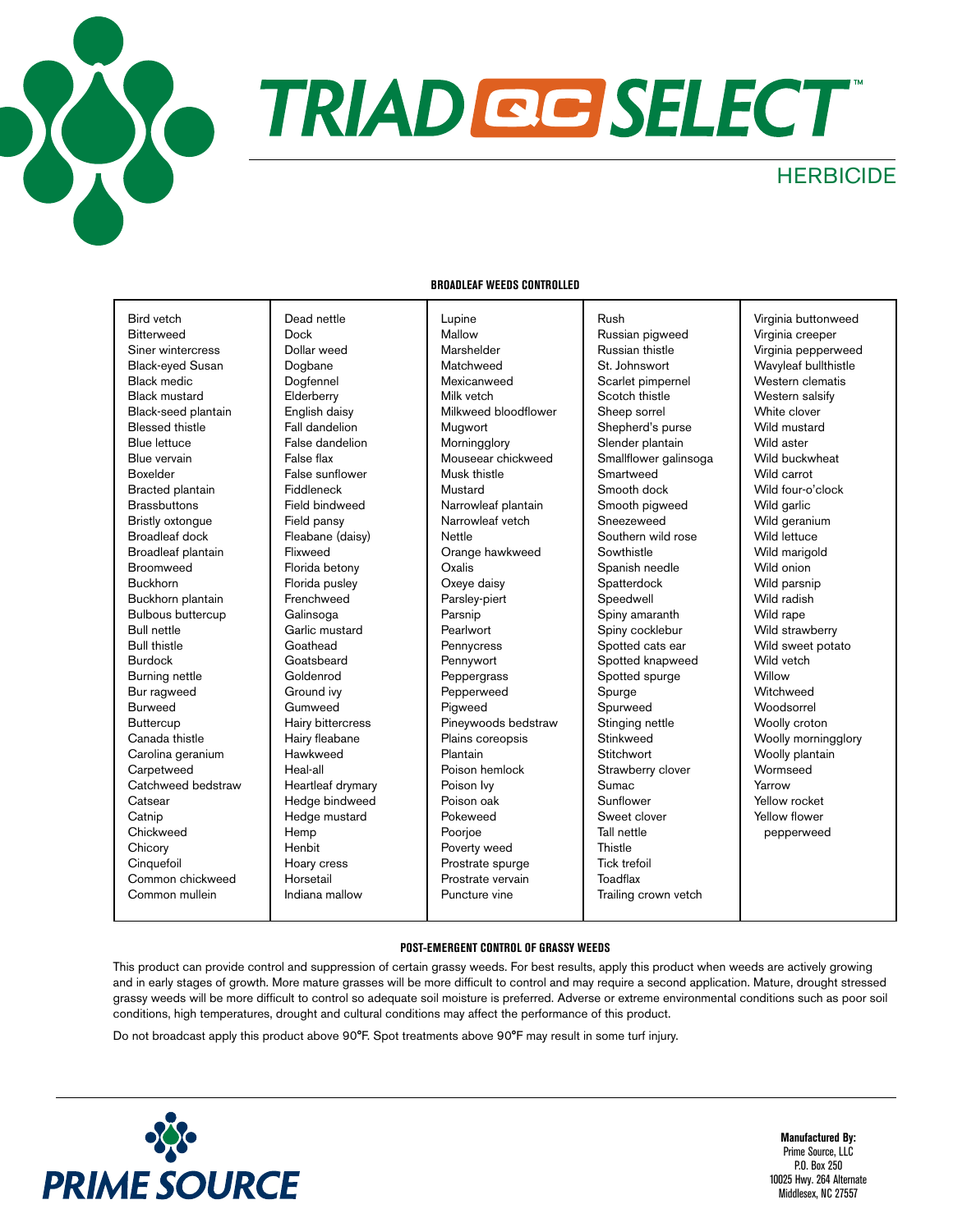



### **HERBICIDE**

#### **GRASSY WEEDS CONTROL**

| COMMON NAME                                                                                                                             | COMMENTS                                                                                                                                                               |
|-----------------------------------------------------------------------------------------------------------------------------------------|------------------------------------------------------------------------------------------------------------------------------------------------------------------------|
| Barnyardgrass<br>Crabgrass, Large<br>Crabgrass, Smooth<br>Foxtail, Giant<br>Foxtail, Green<br>Foxtail, Yellow<br>Signalgrass, Broadleaf | Under certain conditions annual grasses at the 2-to 4-tiller stage<br>may not be completely controlled and a sequential application may<br>be needed at 14 to 21 days. |

#### **APPLICATION INSTRUCTIONS AND RESTRICTIONS**

#### **ORNAMENTAL TURF AND SOD**

Ensure that spray volumes are adequate to completely cover weeds, especially when dense weed infestations make it difficult to completely cover foliage of target weeds. Early applications of this product will not control weeds germinating later in the season so a second application may be necessary.

Broadcast Treatment: Apply at a rate of 7 to 8 pints/A (112 to 128 fl. oz./A) in a spray volume of 20 to 300 gals./A (0.5 to 6.9 gals./1,000 sq. ft.). Do not exceed 2 broadcast applications per year, excluding spot treatments. For sod the minimum retreatment interval is 21 days. Do not apply greater than 16 pints of this product per acre per year.

Spot Treatment: Apply at a rate of 2.6 to 2.9 fl. oz. per 1,000 sq. ft. in a spray volume of 1 gal. Do not apply greater than 16 pints of this product per acre per year.

Do not apply greater than 16 pints of this product (equivalent to 2 lbs. ae/A 2,4-D, 1.5 lbs. ae/A quinclorac, and 0.25 lb. ae/A dicamba) per acre per year, including all broadcast and spot treatments combined.

The minimum retreatment interval is 21 days.

**Control of Annual and Perennial Plants**

#### **NON-TURF AREAS**

Ensure that spray volumes are adequate to completely cover weeds, especially when dense weed infestations make it difficult to completely cover foliage of target weeds. Early applications of this product will not control weeds germinating later in the season so a second application may be necessary.

Broadcast Treatment: Apply at a rate of 7 to 8 pints/A (112 to 128 fl. oz./A) in a spray volume of 20 to 300 gals./A (0.5 to 6.9 gals./1,000 sq. ft.). Do not exceed 2 broadcast applications per year, excluding spot treatments, with a minimum retreatment interval of 30 days.

Do not apply greater than 16 pints of this product (equivalent to 2 lbs. ae/A 2,4-D, 1.5 lbs. ae/A quinclorac, and 0.25 lb. ae/A dicamba) per acre per year.

Spot Treatment: Apply at a rate of 2.6 to 2.9 fl. oz. per 1,000 sq. ft. in a spray volume of 1 gal. Do not apply greater than 16 pints of this product per acre per year.

#### **Control of Woody Plants**

For control of woody plants, apply to both stems and foliage any time from the time foliage is completely matured until the time plants start to go dormant. All leaves, stems and suckers must be completely wet to the ground line for effective control. Regrowth may be anticipated on the more hardy species.

Broadcast Treatment: Apply at a rate of 7 to 8 pints/A (112 to 128 fl. oz./A) in a spray volume of 20 to 300 gals./A (0.5 to 6.9 gals./1,000 sq. ft.). Do not make more than 1 broadcast application per year, excluding spot treatments.

Do not apply greater than 16 pints of this product (equivalent to 2 lbs. ae/A 2,4-D, 1.5 lbs. ae/A quinclorac, and 0.25 lb. ae/A dicamba) per acre per year.

Spot Treatment: Apply at a rate of 2.6 to 2.9 fl. oz. per 1,000 sq. ft. in a spray volume of 1 gal. Do not apply greater than 16 pints of this product per acre per year.

Do not apply greater than 16 pints of this product per acre per year, including all broadcast and spot treatments combined.